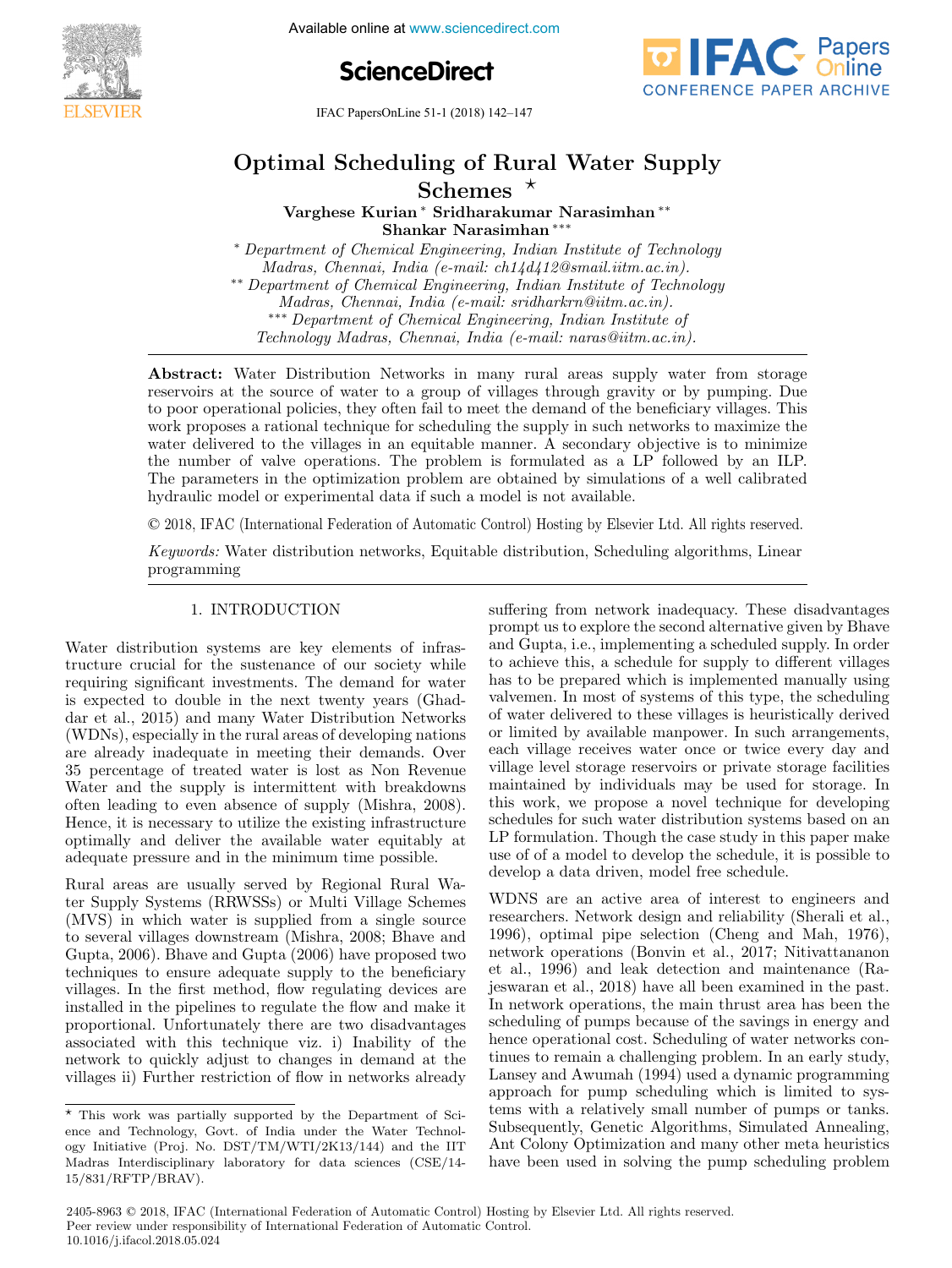(Waterworth and Darbyshire, 2001; López-Ibáñez et al.,  $2005$ ; López-ibáñez et al., 2008). Recently, Ghaddar et al. (2015) used a Lagrangian decomposition approach along with improved limited discrepancy search to find an optimum pump schedule. A review of literature on operation of WDNs is also available (Mala-Jetmarova et al., 2017).

While most of the above mentioned works considers urban networks with 24/7 water supply, the available studies on intermittent supply, especially for rural areas, are limited. It has to be noted that in case of the rural supply system, even the objective of the scheduling exercise can be entirely different. Modeling of the filling process of an intermittent distribution network was carried out by De Marchis et al. (2010) and a comparative study of continuous and intermittent supply systems was performed by Batish (2003). Equity of distribution, one of the biggest challenges in intermittent supply has also been addressed by few researchers (Ameyaw et al., 2013; Sankar et al., 2015; Solgi et al., 2014). Following their lines, achieving an equitable supply of water is one of the key points addressed in this study as well.

Recently, a technique for optimal filling of water tanks in drinking networks that employs continuous control valves was proposed by Bonvin et al. (2017). Amrutur et al. (2016) also considered a system installed with continuous control valves in their work on scheduling intermittent water systems. In contrast, we consider systems that are completely controlled by ON/OFF valves, which is in fact a more realistic representation of RRWSSs.

A difficulty while planning the operation of rural networks is the insufficiency and inaccuracy of information regarding the networks. The network configuration might not be up to date in the records and variations might have happened in network parameters over the time. The models generated with such information may show significant deviations from the actual behavior of the network. Therefore, in this study, we propose a scheduling technique for RRWSSs which relies only on sampled data and not on the network configuration and parameters. The technique described here has the objective of delivering water in the minimum time and an equitable manner. Though it is easily applicable on small and medium scale systems (10-12 villages), further improvements are required to successfully apply this technique to large systems.

# 2. PROBLEM FORMULATION

# 2.1 System Description

The system in consideration consists of a source supplying water to multiple villages. Water is stored in a master balancing reservoir (MBR) and then supplied to village reservoirs by gravity (Bhave and Gupta, 2006). A sample network of this kind, providing water to seven villages is shown in Fig. 1. Though systems with only a single source are addressed here, the proposed technique can easily be extended to systems with multiple sources as well. The network is provided with valves which are either completely open or closed for each village and these can be operated to open or close the flow of water to the particular village (thus behaving as ON/OFF valves). Generally, these valves are operated manually by valve



Fig. 1. A sample rural distribution network

men and the schedules are decided based on heuristics or practical limitations. Such an operation is not guaranteed to use existing resources optimally or ensure equitable distribution.

The objective of this work is to develop an optimal schedule that ensures that each village is supplied with its corresponding water requirement using the available infrastructure. Also, if it is impossible to meet the daily demand with the available infrastructure, the schedule has to ensure that the water is supplied equitably i.e., every village receives an amount of water that is proportional to their actual demand. In order to achieve this, a schedule has to be prepared which minimizes the time required to supply the water. If the minimum time is less than the maximum time of operation (e.g., 24 hours if daily demand is specified), the solution is feasible. However, if the minimum required time is greater than the available time, the solution is infeasible. In such a case, we reduce the demands of the villages by a factor equal to the ratio of required minimum time to available time.

### 2.2 Definitions and Notations

- N denotes the number of villages receiving water from the MBR.
- The term 'State' denotes a configuration of the WDN under consideration. As the only parameters that can change the flow and head characteristics of the system are the valve positions (which in turn can assume only ON or OFF values), the system at any time has to belong to one of the  $2^N$  states. The number  $2^N$  is arrived upon providing two choices (ON/OFF) to every valve in the system. Fig. 2 shows a small network and its possible states are enumerated in Table 1.
- $q_{j,p}$  denotes the flow rate into the  $j^{th}$  village while the system is in state p.
- $D_j$  denotes the daily water requirement of the  $i^{th}$ village.
- $t_p$  denotes the time for which state p is active in the day.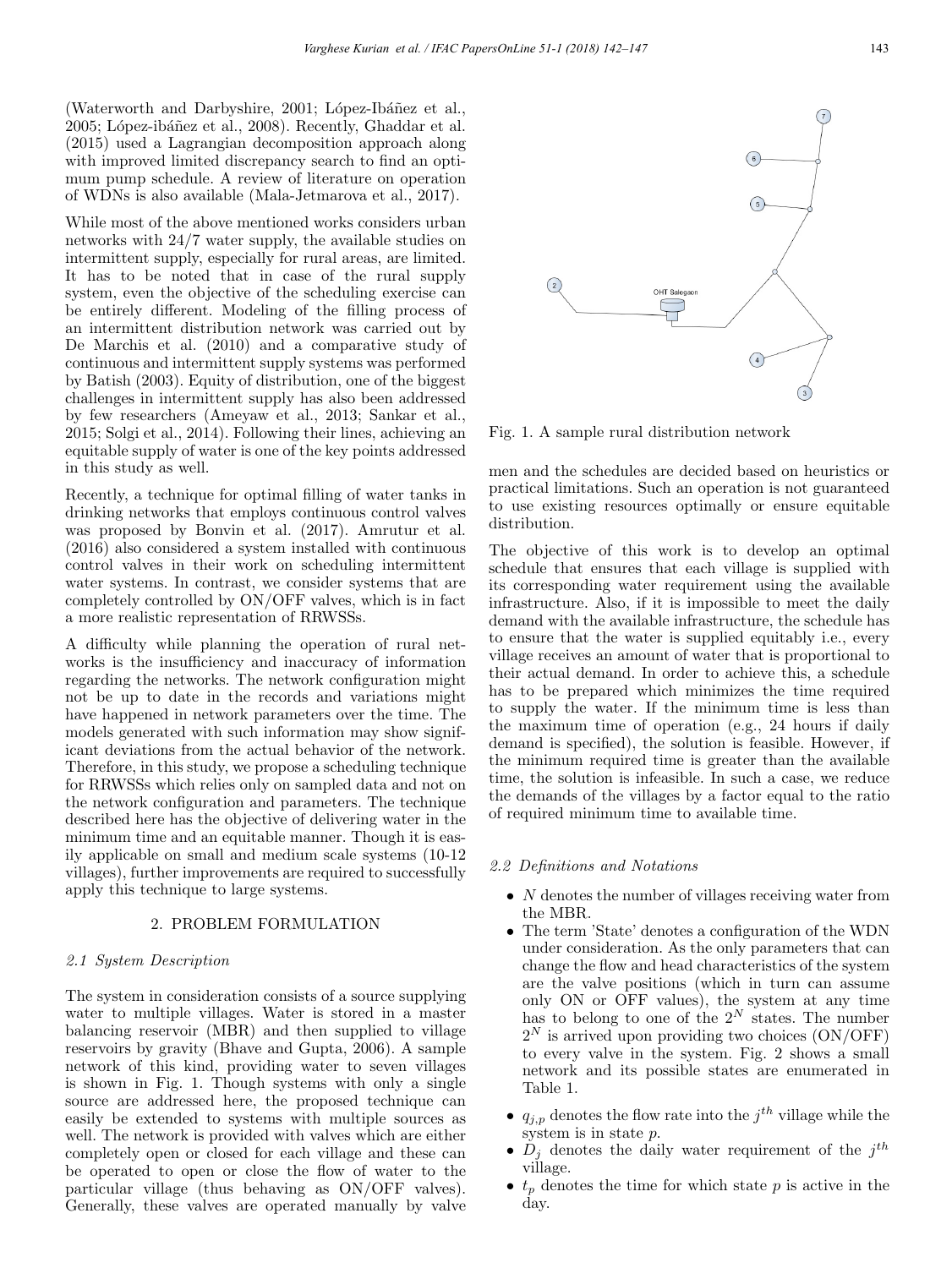

Fig. 2. A small network with three tanks and one source

Table 1. An enumeration of possible states for the network given in Figure 2

| State          | Status of tanks |     |     |
|----------------|-----------------|-----|-----|
|                | T1              | T2  | T3  |
| S <sub>1</sub> | OFF             | OFF | OFF |
| S <sub>2</sub> | OFF             | OFF | ΟN  |
| S3             | OFF             | ΟN  | OFF |
| S4             | OΝ              | OFF | OFF |
| S5             | OFF             | ΟN  | ΟN  |
| S6             | OΝ              | OFF | ON  |
| S7             | ΟN              | OΝ  | OFF |
| S8             | ΟN              | ΟN  | ΟN  |

### 2.3 Solution methodology

Typically, variations in the water level in the MBR are negligible and hence it is safe to assume that head at the MBR remains constant as considered in the works of Bhave and Gupta (2006). The number of possible states for the system is not significantly large, given the low complexity of such networks and hence the flow rates of water to each village for every possible valve position can be determined. If the network parameters are available,  $q_{j,p}$  can be obtained from a well calibrated model and software such as EPANET. However, it is also possible to use experimental data if such a model is not available. The valves are operated so that each of the possible states are explored and the corresponding  $q_{j,p}$  are experimentally recorded. The transients in water networks settle off quickly and this enables the measurements to be obtained without much delay. These experimentally determined values of  $q_{i,p}$  are used in place of any hydraulic model for preparing the schedule in this work. The downside here is that the number of experiments required scales up exponentially with the number of villages. Though most of the WDN's does not deal with a large number of villages, an exhaustive experimentation of this type is not possible in large systems and a careful design of experiments is required in such cases.

With the measured data  $q$ , a straightforward model  $P$ for minimizing the time required for supplying the water can be formulated. Here, the available time is discretized into time slots of length  $\tau_i, 1 \leq i \leq I_{max}$  and the indicator variable  $y_{i,p}$  decides whether state p is chosen for time slot i. The objective is to minimize the time required for supplying the minimum demands specified in the first constraint. The other two constraints ensures that a maximum of one state is chosen for each time slot and all the inactive slots are aggregated towards the end of the time horizon.

$$
P \min_{y} \sum_{p=1}^{2^{N}} \sum_{i=1}^{I_{max}} y_{i,p} \tau_{i}
$$
  
s.t. 
$$
\sum_{p=1}^{2^{N}} \sum_{i=1}^{I_{max}} y_{i,p} q_{j,p} \tau_{i} \ge D_{j} \qquad 1 \le j \le N
$$

$$
\sum_{p=1}^{2^{N}} y_{i,p} \le \sum_{p=1}^{2^{N}} y_{i-1,p} \quad 2 \le i \le I_{max}
$$

$$
\sum_{p=1}^{2^{N}} y_{i,p} \le 1 \qquad 1 \le i \le I_{max}
$$

$$
y \in \{0, 1\}
$$

In this work, we propose to solve this problem and arrive at the optimal schedule in three simpler steps. The first step involves formulating and solving a Linear Programming Problem (LP) to arrive at the minimum time required to meet the demand of the villages. The time for which each state is active in the day is determined in this step. If the total required time exceeds the daily available limit of 24 hours, in the second step the demands are scaled down proportionally to targets that are realizable. The updated time span of each state in the day is also computed here. The last step is the sequencing of these active states so as to minimize the valve operations in the day.

An optimization problem with the objective of minimizing the time required to deliver the water to the villages is given below  $(P1)$ . This forms the first step in our procedure.

$$
P1 \quad \min_{t} \sum_{p=1}^{2^{N}} t_{p}
$$
\n
$$
\text{s.t.} \sum_{p=1}^{2^{N}} q_{j,p} t_{p} = D_{j} \quad 1 \le j \le N
$$
\n
$$
t_{p} \ge 0 \quad 1 \le p \le 2^{N}
$$
\n
$$
(2)
$$

This problem is designed to calculate the time for which each of the  $2^N$  states is active in the day. The two constraints ensure that the demand of each village is fulfilled and the active time of each state in the the day is non-negative. The objective function tries to minimize the total time required to deliver the water.

This is an LP and can be solved efficiently. As the optimum (or at least one of the multiple optima if it exists) for an LP necessarily happens at a corner point, the solution to this problem will have a maximum of  $N$  decision variables take a non-zero value. That is, at most  $N$  of the  $2^N$  states would be active in the solution as shown in Fig. 3. The states corresponding to these non zero values (the basic variables) are the only ones that will be required for supplying the water and the system will never be operated at any other state in the optimal schedule.

A matter of concern here is that the LP can return a solution that requires more time than the allowable time (typically 24 hours) in order to meet the demands of the villages. The implication of this is that the demand of the villages cannot be completely met by the given infrastructure. In such a situation, the active time of all the states have to be scaled down proportionally such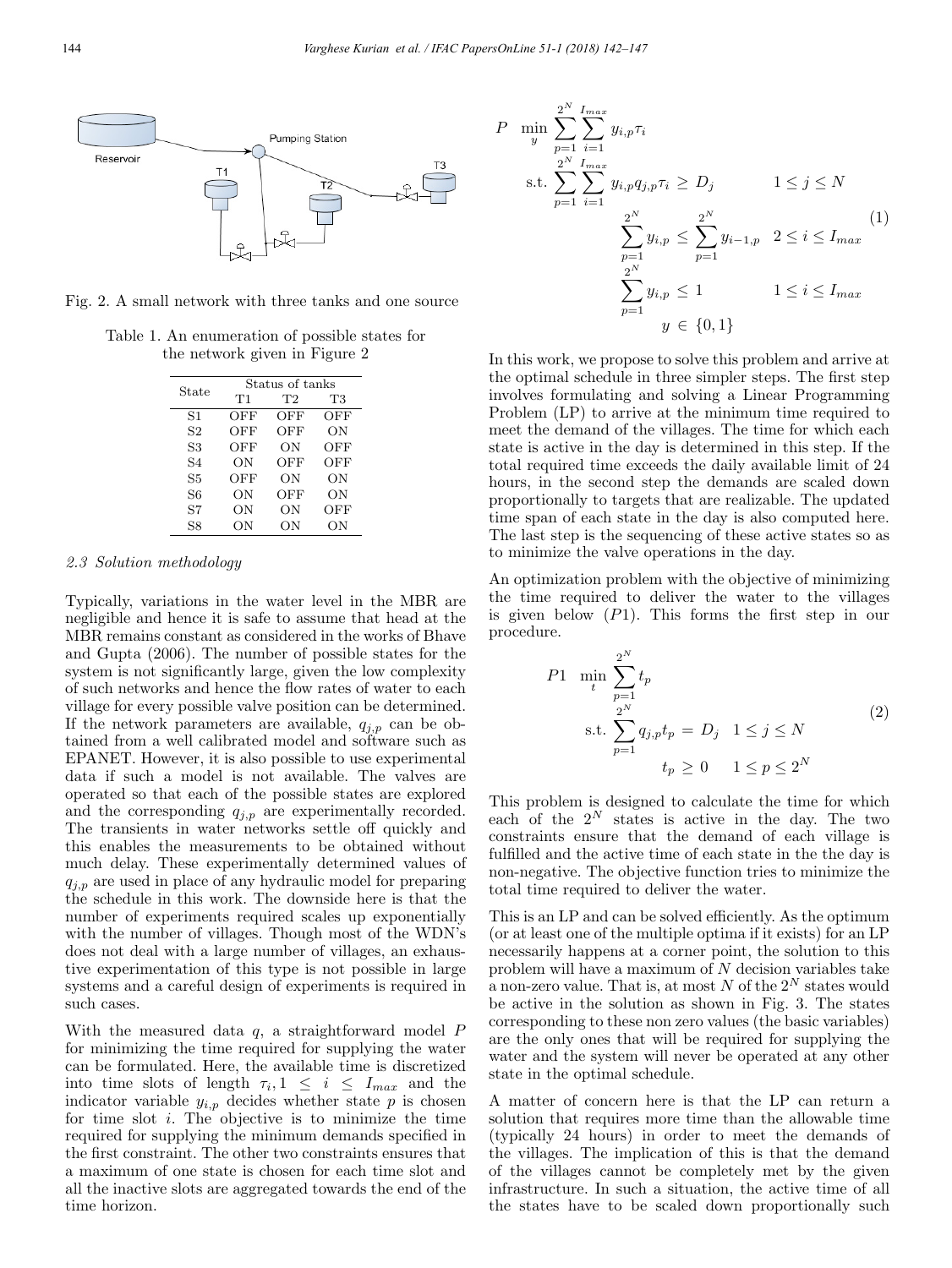

Fig. 3. LP solution with only N states active

that the total time equals the maximum allowable time as shown in Fig. 4. This schedule would ensure that the ratio of supplied water to actual demand is the same for all villages. In fact this ratio would also be equal to the ratio of the available time to the time required according to the original LP solution.



Fig. 4. Proportionally scaling down the active time of states

Once the time for which each state is active is finalized, the next task is to sequence the states so as to minimize the valve operations in the day. That is, we sequence the states such that once the valve to a village is opened, all other states supplying water to the particular village occurs in continuation to this. Besides reducing the burden on the valve-men, this procedure also tries to agglomerate together the periods in which each village receives water and thereby makes the collection easier for villagers. The problem can be mapped into a Traveling Salesman Problem (TSP) and solved using one of the standard ILP solution techniques as described by (Kurian et al., 2018).

For mapping the problem into a TSP, we begin by constructing the equivalent graph. For this purpose, each active state in the schedule is treated as a node in the graph. If the state in which none of the consumers receive water is also active in the day, that is also treated as node. The distance between each pair of nodes is the number of valve switches required to move between them. Here, the term 'switch' denotes a change in position (ON/OFF) of the valve. For example, consider the case in which four states of the network given in Figure 2, viz. S1, S2, S3, S7 are active. The number of switches required to move between a pair of these states vary from one to three. An equivalent graph can be constructed as shown in Figure 5. The numbers on the edges denote the switches required to move between the states.

Now, we need to start with a state, traverse through all other states and return back to the initial using minimum switches. This is analogous to starting at one of the nodes, moving through all other nodes and returning to the initial one travelling a minimum distance, i.e. the Travelling Salesman Problem (TSP). TSPs are generally not easy to



Fig. 5. Graph representing four active states of the network given in Figure 2

solve (Harsha and Srinivasan, 2010). But for a system with not many villages, this can be solved in reasonable time using one of the standard solution procedures such as the branch and bound technique.

Having discussed the technique in detail, we proceed to demonstrate the applicability of the technique on a system that is reported to have been constantly delivering insufficient quantities of water. The insufficient delivery may not necessarily because of deficiency at the source but also because of the incapability to distribute the available water with the existing infrastructure.

# 3. CASE STUDY: SUGAVE MULTI VILLAGE SCHEME

The Sugave regional rural scheme was proposed some years back for supplying water to few villages in the the state of Maharashtra in India. However the scheme remained incomplete for a long time due to various reasons and few of the villages later opted out of the scheme. CTARA at IIT Bombay has published a detailed report of the case (Prasad and Sohoni, 2011). A schematic of the network with its beneficiary villages considered for this work is given in Fig. 6.



Fig. 6. Schematic of the Sugave network (ESR: Elevated Storage Reservoir)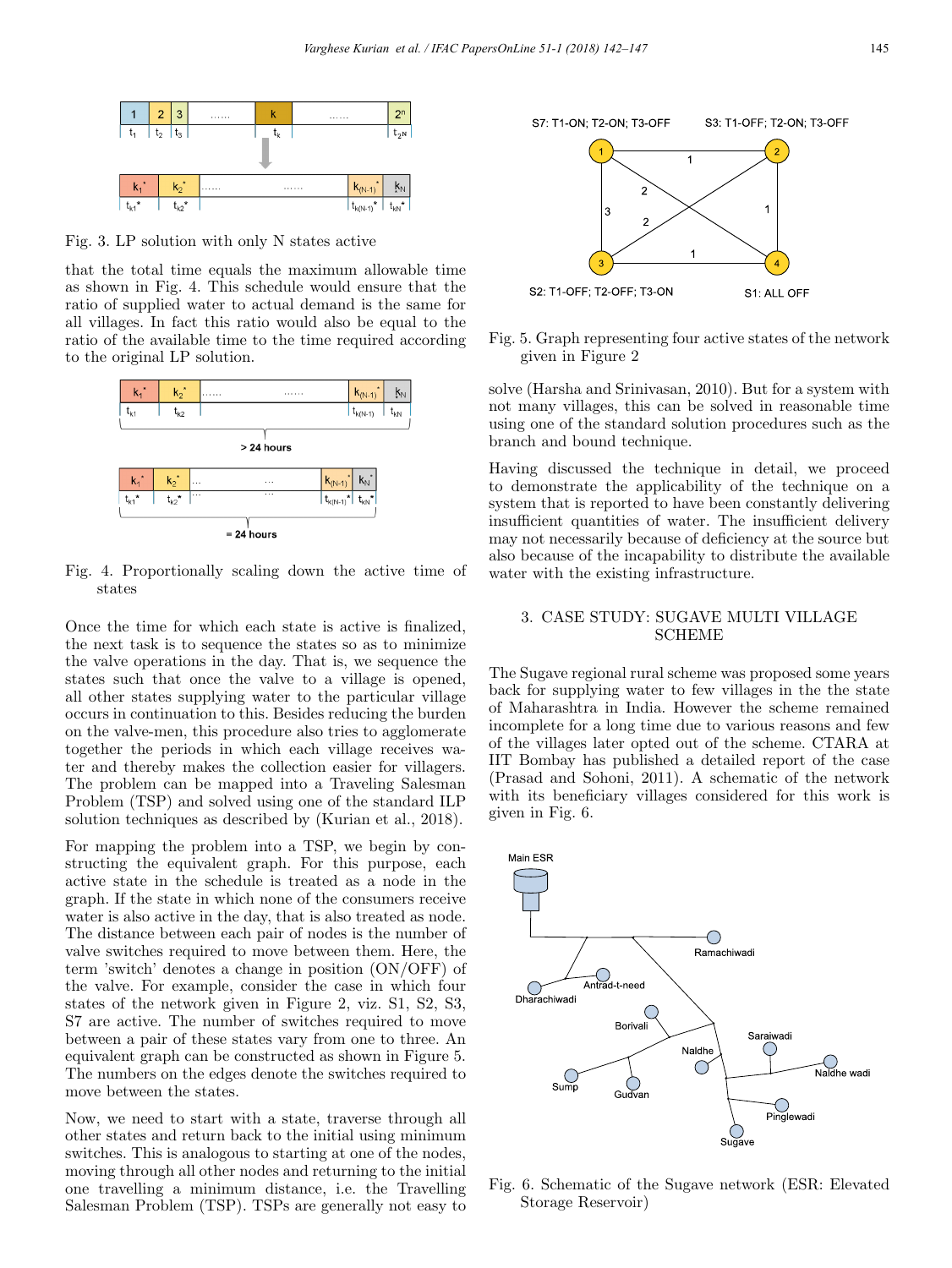Based on the data provided by CTARA, a hydraulic model for the system was developed using EPANET (Rossman, 2000) and it was configured to carry out a pressure driven analysis of the system. The operational schedule for one particular day was reported by CTARA and the net water delivered to the villages following this scheme was estimated using the hydraulic model. The obtained data is given in table 2. The total operational time was 9 hour 15 minutes and the schedule is given in Fig. 7.

Table 2. Water supplied to villages in Sugave following the reported schedule

|               | Water supplied |  |
|---------------|----------------|--|
| Settlement    | $(m^3)$        |  |
| Dharyachiwadi | 28.62          |  |
| Ramachiwadi   | 12.09          |  |
| Borivali      | 41.84          |  |
| Gudvan        | 87.50          |  |
| Sump          | 5.76           |  |
| Naldhe        | 121.11         |  |
| Naldhewadi    | 30.46          |  |
| Sugave        | 40.08          |  |
| Pinglewadi    | 16.06          |  |
|               |                |  |



Fig. 7. An operational schedule of the Sugave network

Following this, the flow information for all possible states of the system was obtained from the hydraulic model. It has to be noted that, in case field measurements are possible, the flow information provided by the hydraulic model can completely be substituted by field measurements as the volume of data required is finite. Using the data, the optimization problem P1 was formulated and solved using MATLAB to identify the minimum time required to supply the same amount of water following the 'optimal' supply policy. P1 being a small LP, the solution time was insignificant. The returned minimum time required for supplying the water was little less than 5 hours. As this was much less than the earlier required time of  $9\frac{1}{4}$  hours, the remaining time was used to supply more water to the beneficiary villages. This was achieved by proportionally scaling up the active time for every state so that the total time equalled  $9\frac{1}{4}$  hours. The resultant active times for different states is given in Fig. 8. This optimal policy provided about 80 % increment in the amount of water supplied to the villages.

As discussed in the previous section, a secondary objective that has to be considered is the reduction of the valve operations. This can be achieved by properly sequencing the active states. For this, a travelling salesman problem was formulated with the active states representing the cities and the number of valve operations representing the distance between the cities. The problem was solved using a TSP solver (TSPG, 2017) to obtain the optimal schedule given in Fig. 9. The solution time for this step was also



Fig. 8. The active states and their respective time span for maximal supply in the Sugave case

negligible. The total number of valve operations required for implementing the optimal schedule was 24 and this was slightly higher in comparison to the 18 switches required in the current practice given in Fig. 7.



Fig. 9. The optimal schedule for the Sugave system after minimization of valve operations

The time minimization ILP, P was also formulated and solved for this WDN. The model was formulated using PuLP (Mitchell and Dunning, 2011) and solved using CBC (2017). The time horizon for the scheduling problem was set to 10 hours and the the discrete intervals in this horizon were given equal length of half hour. A maximum time limit of 1000s and fractional gap of 0.05 was specified while solving the problem on an Intel®  $\text{Core}^{\text{TM}}$  2 Duo CPU E7400 @ 2.80 GHz system. The solver exited on reaching the maximum time and the best objective was 5.5 hours with an MIP gap of 9.09 %.

The benefits seen in this case might not be fully realizable in practice as there can be model inaccuracies and other system specific restrictions that are unknown to us. Such a shortcoming, if it exists, can be overcome by incorporating field measurements and thereby removing any model inaccuracies that might have crept in. Also, the current operational policy might be different from the reported policy. Nonetheless, the technique does not lose its significance and the example considered here does make a strong case towards affirming the importance of scheduling in water distribution systems. The proposed schedule is easy to implement but may require existing manually operated valves to be retrofitted so that they can be remotely activated. Furthermore, the schedule can be published online to enable consumers to plan their daily activities better.

## 4. CONCLUSION

This paper discussed a novel formulation with an LP followed by an ILP for scheduling RRWSSs. In contrast